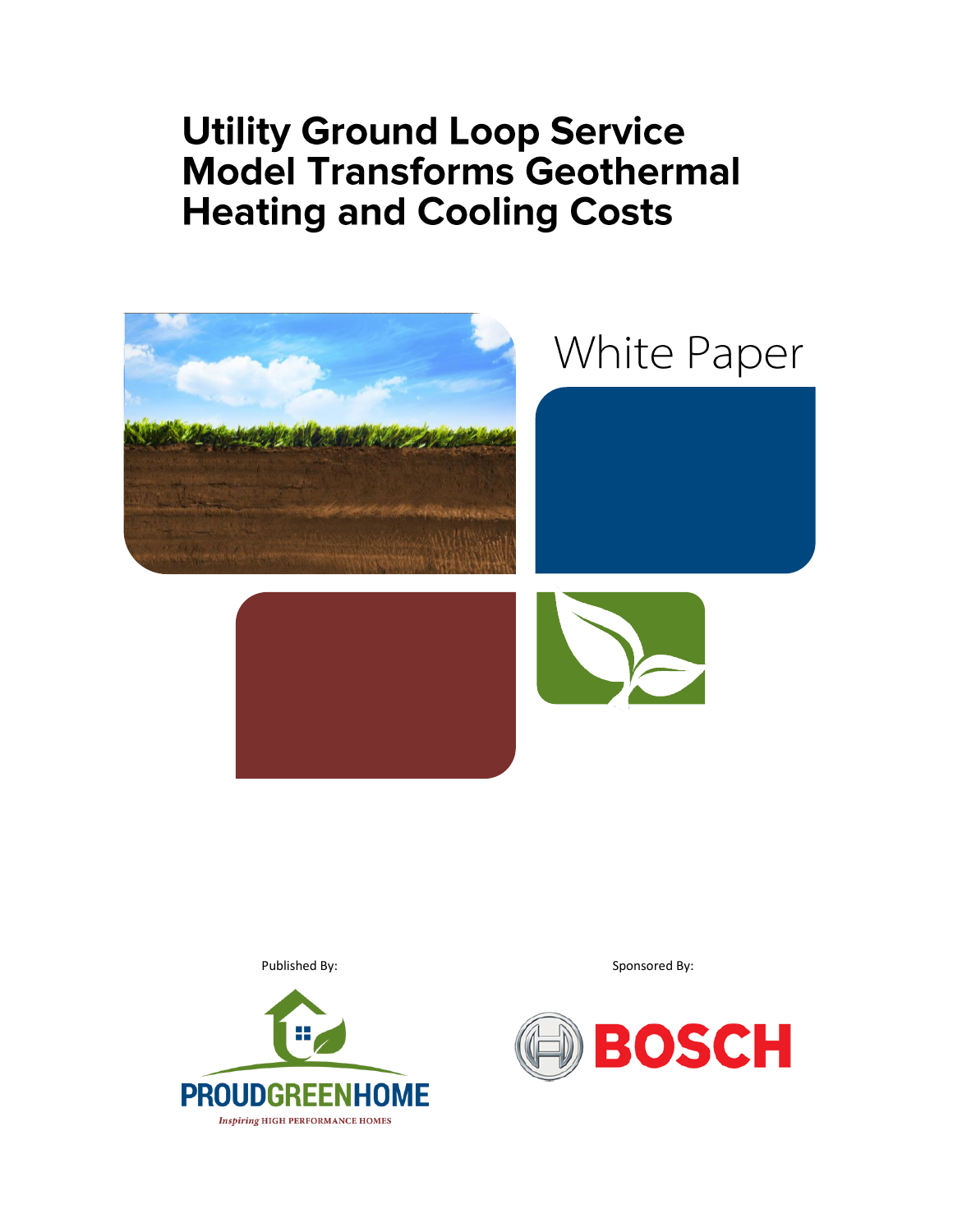



*One of the barriers to wider adoption of geothermal heating and cooling has been the cost of ground loops.*

While geothermal heating and cooling has been growing in popularity, one of the barriers to wider adoption has been the additional cost of the ground loop.

Geothermal heating and cooling, also known as GeoExchange, is a heating and cooling technology that surpasses most traditional and alternative systems by simply moving heat from its source to another area.

In the heating mode, a geothermal or ground-source heat pump extracts energy from the earth—typically using a buried water loop—and moves it indoors. In the summer, the heat pump moves heat from indoors into the relatively cool earth, via the water loop. The result in both seasons is that less energy is needed than with conventional air-to-air heat pumps, natural gas, or oil heating systems. There are two major components to a geothermal system: the heat pump and air-duct portion, and the in-ground water loop well system.

The ground loop may represent an additional approximately 30 percent to 40 percent additional cost compared to a traditional HVAC system.

Overall, geothermal heat pump systems can save 30 to 50 percent in heating and cooling costs. But the initial costs for installing the geothermal ground loop have been a stumbling block the industry has struggled with for years. The U.S. federal tax credits are designed to offset this to some extent, but it still requires investment by the homeowner or home developer.

However, a new approach to financing the ground loops has made it easier for new communities to adopt geothermal heating and cooling.

Third-party or utility ownership models now offer ground loop systems as a utility, similar to natural gas or electric service. A utility company installs and maintains the ground loop – either individual loops for each home, or a community loop serving many homes. The homeowners own the geothermal heat pump inside the home. The utility charges the customers a monthly fee or a usage charge based on a BTU meter reading.

## Ground Loop Utility Examples

There are several examples of the utility approach to geothermal installations. For example, the Plumas-Sierra Rural Electric Cooperative in Portola, California offers a program of 15-year, nontransferable, interest free loan for GHP installations.

The monthly payment is added to the customer's monthly electric bill. The amount of the loan is based upon the size of the ground loop installed. By 2014, the utility had installed more than 450 systems under the program.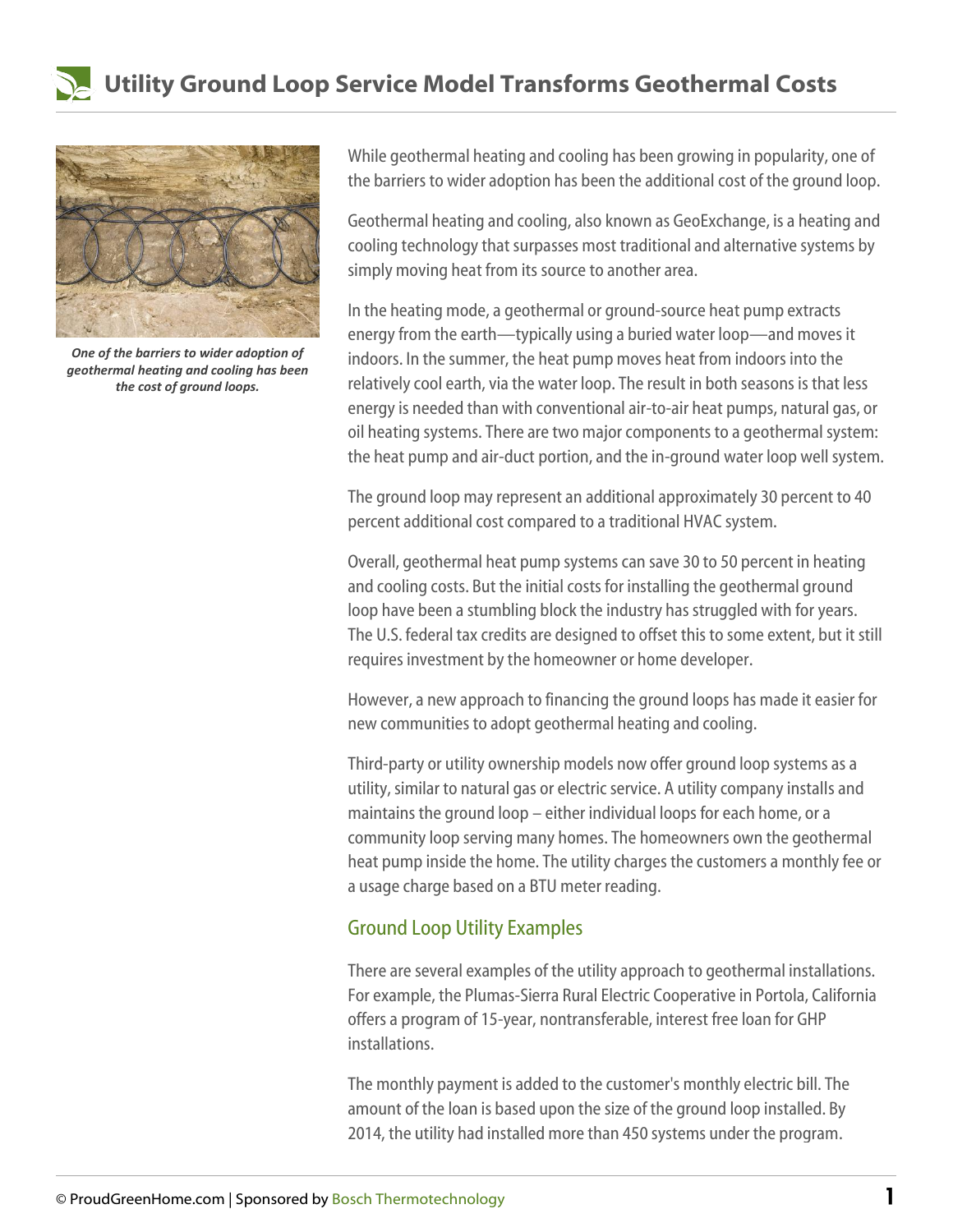

Under the Plumas-Sierra program, the monthly payments for a 4-ton system are \$29.90 for a horizontal loop and \$83.33 for a vertical bore field.<sup>1</sup>

Plumas-Sierra estimates a consumer will save \$2,000 in annual heating energy costs when he or she installs GHP instead of using propane for heating.

Orca Energy, a third-party service provider, has launched a third-party utility loop program for developers, homebuilders, and new home buyers.

Orca Energy provides design, installation, and maintenance services for the ground heat exchanger at no expense. Orca Energy serves the homeowner as a separate utility provider for the thermal energy provided by the geothermal heat pump system.

Orca Energy will charge the homeowner a one-time connection fee and then bill a monthly utility charge (MUC) consisting of a capacity charge and a variable monthly energy charge. These charges are indexed to the consumer price index (CPI). The MUC is designed to be set at or below actual space heating and cooling and hot water energy costs as compared to a conventional HVAC system. This provides the homeowner with stable and predictable energy costs over time without having to provide the upfront capital for the ground loop.

In Austin, Texas, the Whisper Valley Community is working with EcoSmart Solutions in a new 7,500 home master-planned net zero community that will be equipped with geothermal heat pumps, hot water systems, and Energy Star appliances.

Whisper Valley homeowners will incur no upfront costs for the geothermal system, as the ground loop infrastructure is pre-installed throughout the community. Homeowners will receive an extended warranty and no maintenance costs for the first three years. Their energy costs will be fixed at approximately \$175 a month.

## Advantages for Community Loops

There are a number of advantages for the utility approach for the geothermal ground loop system that make it a an effective option for home owners and developers, according to Mark Sullivan, Bosch Thermotechnology national account manager.

### *Transparent Energy Costs*

Electric and gas rates can vary with market prices and utility costs. With



*Homes in the Whisper Valley Community will be equipped with geothermal heat pumps.*